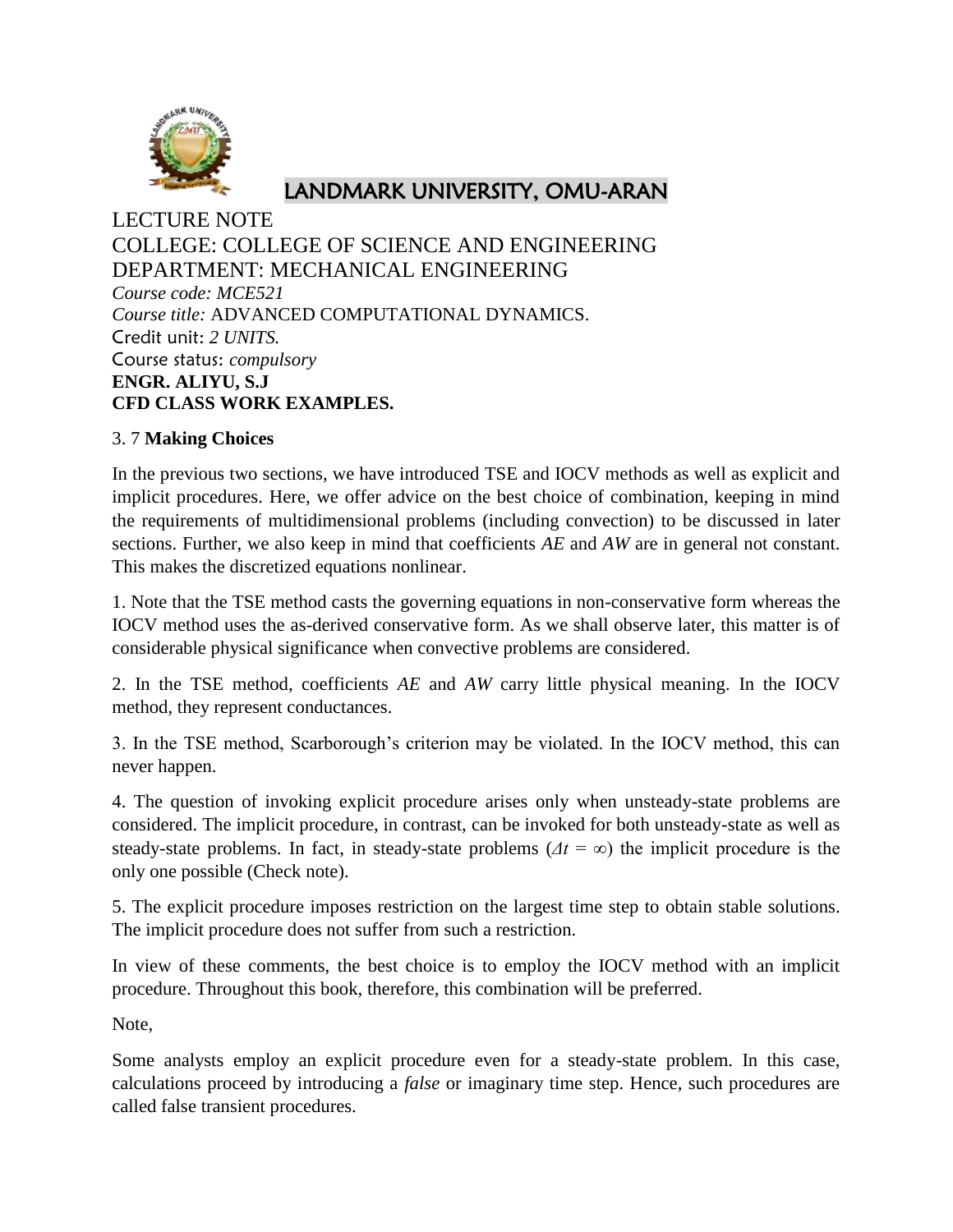#### 3.8 **Dealing with Nonlinearities**

Now that we have accepted a combination of IOCV with the implicit procedure, we restate the main governing discretised equation (equations 2.38 and 2.39) but in a slightly altered form:

$$
(AP_i + SP_i)T_i^{l+1} = AE_i T_{i+1}^{l+1} + AW_i T_{i-1}^{l+1} + Su_i, \quad i = 2, 3, \dots, N-1, \dots, 43
$$
  
\n
$$
AP_i = AE_i + AW_i, \dots, 44
$$
  
\n
$$
AE_i = \frac{kA}{\Delta x}\Big|_{i+1/2}, \dots, 45
$$
  
\n
$$
AW_i = \frac{kA}{\Delta x}\Big|_{i-1/2}, \dots, 46
$$
  
\n
$$
Su_i = \frac{\rho \Delta V_i C_i^0}{\Delta t} T_i^o, SP_i = \frac{\rho \Delta V_i C_i^n}{\Delta t}.
$$

In these equations, the q'''term is deliberately ignored because it is a *problem dependent* term. The altered form shown in Equation 43 will be useful in dealing with nonlinearities. Also, a generalised computer code can be constructed around Equation 43 in such away that preserves the underlying physics. The non-linearities can emanate from three sources:

1. if  $q'''$  is a function of  $T$ 

2. if conductivity *k* is a function of *T* or changes abruptly, as in a composite material and/or

3. boundary conditions at  $x = 0$  and  $x = L$ .

In the following, we discuss methods for dealing with nonlinearities through modification of *Su<sup>i</sup>* and *Sp<sup>i</sup>* .

#### **3.8.1 Nonlinear Sources**

Consider a pin fin losing heat to its surroundings under *steady state* by convection with heat transfer coefficient  $h$ . Then,  $q''$  will be given by

$$
q_i''' = -\frac{h_i P_i \Delta x_i (T_i - T_\infty)}{A_i \Delta x_i}, \ \ldots \ldots \ldots \ldots \ldots \ldots \quad 48
$$

where *Pi* is the local fin perimeter. Therefore,

$$
q_i^{\prime\prime\prime} \Delta V_i = -h_i P_i \Delta x_i (T_i - T_\infty). \quad \dots \dots \dots \dots \dots \dots \quad 49
$$

When this equation is included in Equation 43, it is obvious that *Ti* will now appear on both sides of the equation. One can therefore write the total source term as

( ) ……………. 50

This prescription can be accommodated by *updating Su<sup>i</sup>* and *Sp<sup>i</sup>* as

$$
Su_i = Su_i + h_i P_i \Delta x_i T_{\infty},
$$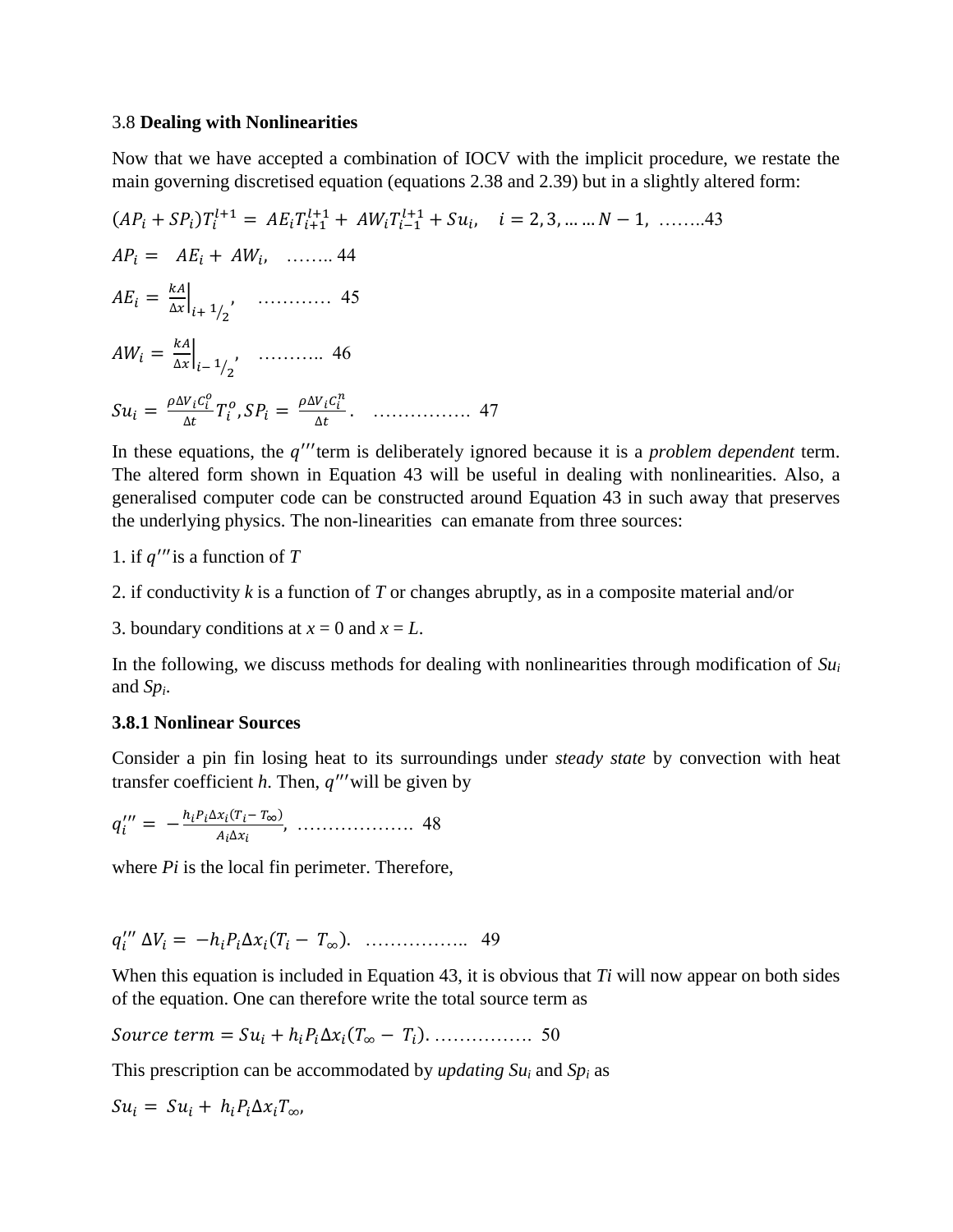………………… 51

Where  $Su_i$  and  $Sp_i$  on the RHSs are the original quantities given in Equation 47. Note that, in this case, the updated Sp<sub>i</sub> is positive and, therefore, there is no danger of rendering  $AP_i + Sp_i$ negative. Thus, Scarborough's criterion cannot be violated. However, if we considered dissipation of heat due to an electric current or chemical reaction (as in setting of cement) then, because heat is generated within the medium,  $q_i''' = a + bT_i^m$ , where b is positive. In this case, Su<sub>i</sub>  $= Su_i + a\Delta V_i$  and  $Sp_i = Sp_i - bT_i^{m-1}\Delta V_i$ . But now, there is a danger of violating Scarborough's criterion and, therefore, one simply sets  $Su_i = Su_i + q_i'''\Delta V_i$  and  $Sp_i$  is not updated. Accounting for the source term in the manner of Equation 51 is called source term linearization. We shall discover further advantages of this form when dealing with the application of boundary conditions.

#### 3.8.2 **Nonlinear Coefficients**

Coefficients  $AE_i$  and  $AW_i$  can become functions of temperature owing to thermal conductivity as in  $k = a + b$   $T + c$   $T^2$ . Thus,  $k_{i+1/2}$  in  $AE_i$  (see Equation 45),

for example, may be evaluated in two ways:

$$
k_{i+1/2} = a + b T_{i+1/2} + c T_{i+1/2}^2, \quad T_{i+1/2} = 0.5(T_i + T_{i+1}) \quad \dots \dots \quad 52
$$

or

 $k_{i+1/2} = 0.5 \left[ k(T_i) + k(T_{i+1}) \right]$  . ………….. 53

Both of these representations are pragmatically acceptable but neither can be justified on the basis of the physics of conductance. To illustrate this point, let us consider a composite medium consisting of two materials with constant conductivities  $k_1$  and  $k_2$  (see Figure 7). In this case, we lay the grid nodes *i* and  $i + 1$  in such a way that the cell face  $i + 1/2$  *coincides* with the location where the two materials are joined. Thus, there is a discontinuity in conductivity at the  $i + \frac{1}{2}$ location. Now, in spite of the discontinuity, the heat transfer  $Q_{i+1/2}$  on either side of  $i + 1/2$  must be the same. Therefore,

 <sup>⁄</sup> ⁄ ⁄ ⁄ ………….. 54 <sup>⁄</sup> ⁄ ⁄ ⁄ ⁄ ……….. 55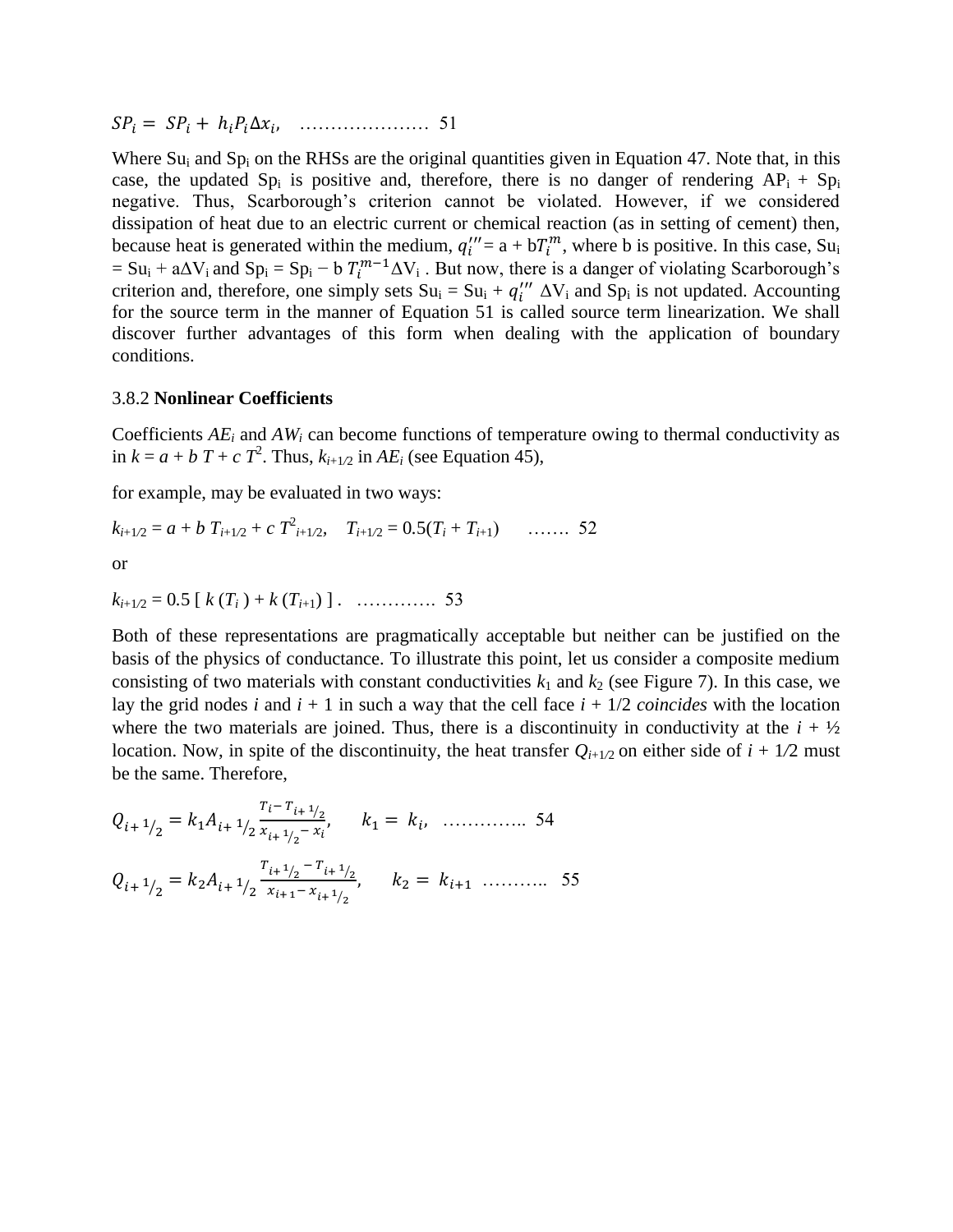

**Figure 7.** Interpolation of conductivity.

Eliminating  $Ti+1/2$  from these equations gives

 <sup>⁄</sup> ⁄ [ ⁄ ⁄ ] ( ) …….. 56

We recall, however, that our discretised equation was derived on the basis of *linear* temperature variation between nodes  $i$  and  $i + 1$  (see Equation 21). This implies that

$$
Q_{i+1/2} = \frac{A}{\Delta x}\Big|_{i+1/2} k_{i+1/2} (T_i - T_{i+1}). \quad \dots \dots \dots \dots \dots 57
$$

Comparing Equations 56 and 57, leads to

$$
k_{i+1/2} = \Delta x_{i+1/2} \left[ \frac{x_{i+1/2} - x_i}{k_i} + \frac{x_{i+1} - x_{i+1/2}}{k_{i+1}} \right]^{-1}.
$$

If the cell face were midway between the nodes then this equation would read as

$$
k_{i+1/2} = 2\left[\frac{1}{k_i} + \frac{1}{k_{i+1}}\right]^{-1}.
$$

These equations suggest that the conductivity at a cell face should be evaluated by a harmonic mean to accord with the physics of conductance. We shall regard this as a general practise and extend it to the case when thermal conductivity varies with temperature. Thus, instead of using either Equation 52 or 53, Equation 58 will be used with  $k_i$  and  $k_{i+1}$  evaluated in terms of temperatures  $T_i$  and  $T_{i+1}$ , respectively. Further, note that if conductivity is constant,  $k_{i+1/2} = k_i$  $k_{i+1}$ .

#### 3.8.3 **Boundary Conditions**

In practical problems, three types of boundary conditions are encountered:

- 1. Boundary temperatures  $T_1$  and/or  $T_N$  are specified.
- 2. Boundary heat fluxes  $q_1$  and/or  $q_N$  are specified.
- 3. Boundary heat transfer coefficients  $h_1$  and/or  $h_N$  are specified.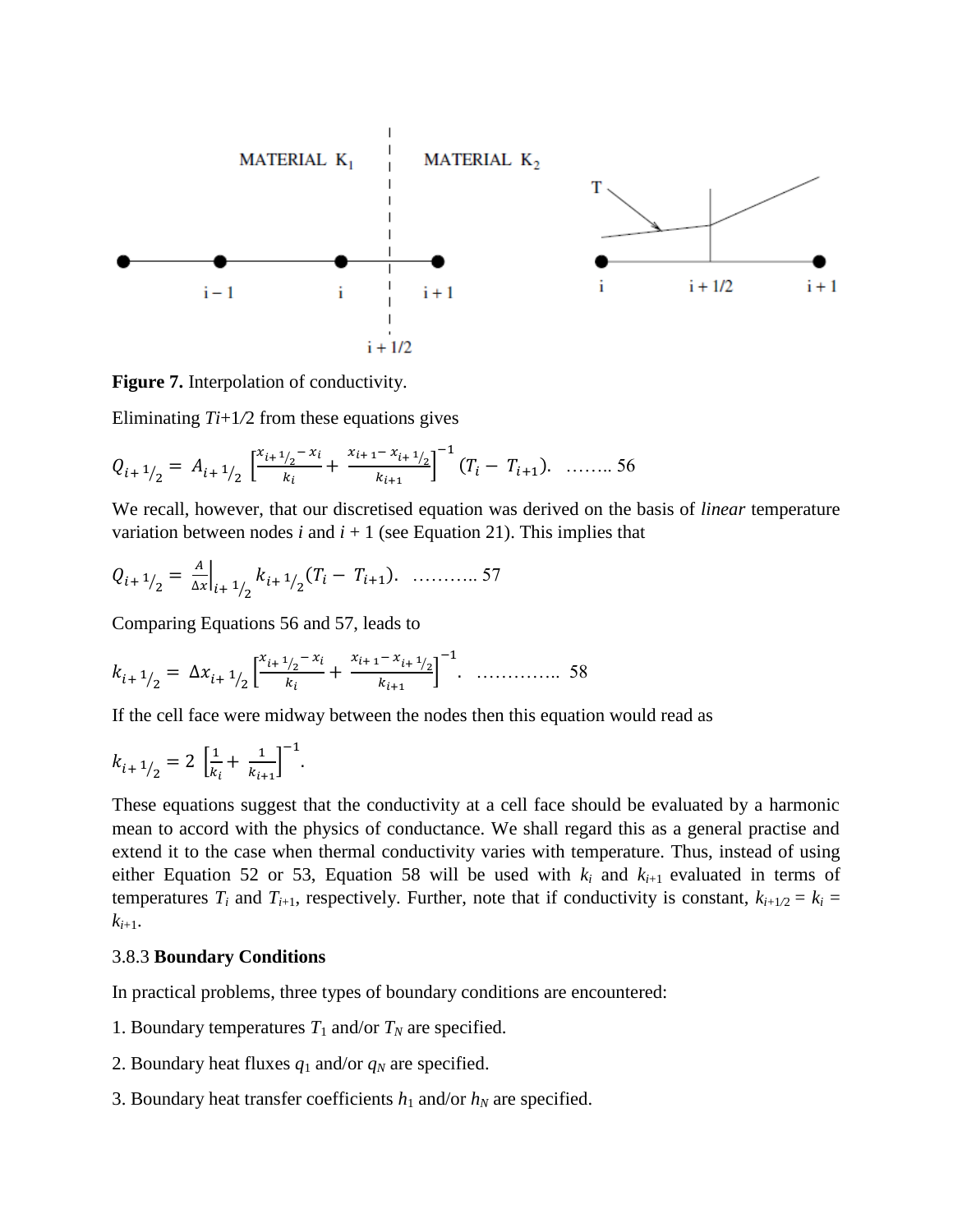Our interest in this section lies in prescribing these boundary conditions by employing *Su* and *Sp*  for the near-boundary nodes.

## **Boundary Temperature Specified**

For the purpose of illustration, consider the  $i = 2$  node, where  $T_1$  is specified. Then,

Equation 43 will read as

( ) …………. 60

Where  $Su_2$  and  $Sp_2$  are already updated to account for any source term. Equation 60 can be left as it is but we alter it via a three-step procedure in which we set

$$
Su_2 = Su_2 + AW_2T_1,
$$
  
\n
$$
Sp_2 = Sp_2 + AW_2,
$$
  
\n
$$
AW_2 = 0.0.
$$

With this specification,  $AP_2$  will now equal  $AE_2$  because  $AW_2$  is set to zero, but the coefficient of  $T_2^{l+1}$  remains intact because  $Sp_2$  has been updated. Thus, the boundary condition specification is accomplished by *snapping* the boundary connection in the main discretised equation.

## **Heat Flux Specified**

Let heat flux  $q_1$  be specified at  $x = 0$  (see Figure 8) Then, temperature  $T_1$  is unknown and heat transfer will be given by

 ( ) ……………………. 62 ………….. 63

From Equation 60, it is clear that one can apply the boundary condition by employing the following sequence:

- 1. Calculate  $T_1$  from Equation 63.
- 2. Update  $Su_2 = Su_2 + A_1 q_1$  and  $Sp_2 = Sp_2 + 0$ .
- 3. Set  $AW_2 = 0$ .

The  $q_N$ -specified boundary condition can be similarly dealt with by altering  $AE_{N-1}$  and  $Su_{N-1}$ .

## **Heat Transfer Coefficient Specified**

In this case, let  $h_1$  be the specified heat transfer coefficient (see Figure 7 again) and let  $T_\infty$  be the fluid temperature adjacent to the surface at  $x = 0$ . Then,

 ( ) ( ) …………….. 64

Therefore,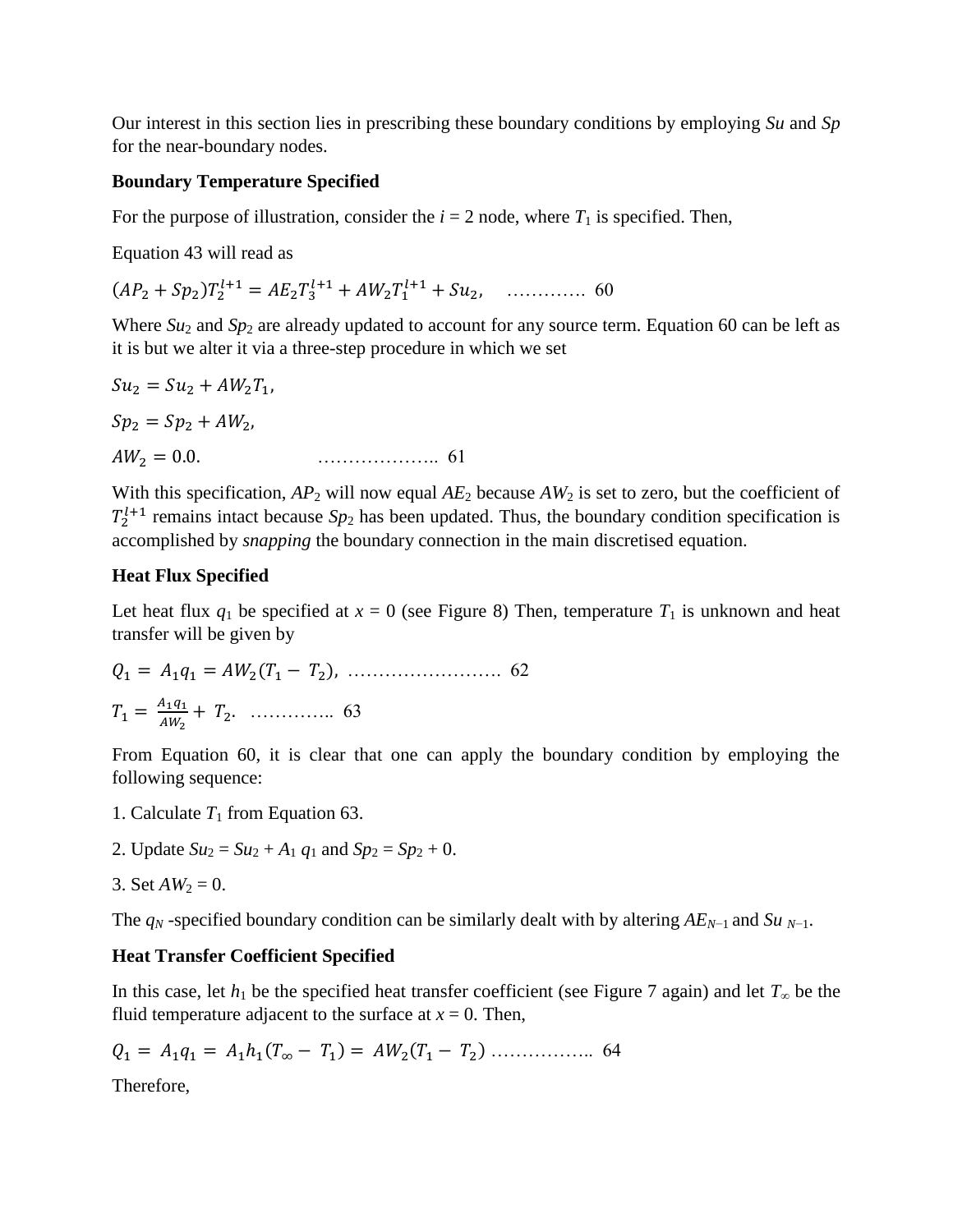

**Figure 8.** Flux boundary condition.

In this case, the boundary condition can be implemented via the following steps:

1. Calculate  $T_1$  from Equation 65.

2. Update

$$
Sp_2 = Sp_2 + \left[\frac{1}{A_1h_1} + \frac{1}{AW_2}\right]^{-1} \text{ and } Su_2 = Su_2 + \left[\frac{1}{A_1h_1} + \frac{1}{AW_2}\right]^{-1}T_{\infty}.
$$

3. Set  $AW_2 = 0$ .

Thus, for all types of boundary conditions, we are able to find appropriate *Su* and *Sp*  augmentations and then set the boundary coefficient of the near-boundary node (AW<sub>2</sub> in our examples) to zero. The usefulness of this practise will become apparent when we consider the issue of convergence enhancement of the iterative solution procedures of 2D equations.

#### 3.8.4 **Underrelaxation**

In a nonlinear problem, if k and/or  $q_i^{\prime\prime\prime}$  are strong functions of temperature then, in an iterative procedure, as the temperature field changes, the coefficients AP, AE, and AW and the source S may change very rapidly from iteration to iteration. In such highly nonlinear problems, the iterative solution may yield oscillatory or erratic convergence or may even diverge. Therefore, it is desirable to restrict the changes in temperature implied by Equation 43. Such a restriction is called underrelaxation. It can be effected by rewriting Equation 43 as

 [ ] ( ) ………….. 66

Where  $0 \le \alpha \le 1$ . If  $\alpha = 1$ , no underrelaxation will be effected. If  $\alpha = 0$ , no change will be effected, therefore, this case is not of interest. The underrelaxation can be effected without altering the structure of Equation 43 by simply augmenting *Su* and *Sp before* every iteration. Thus,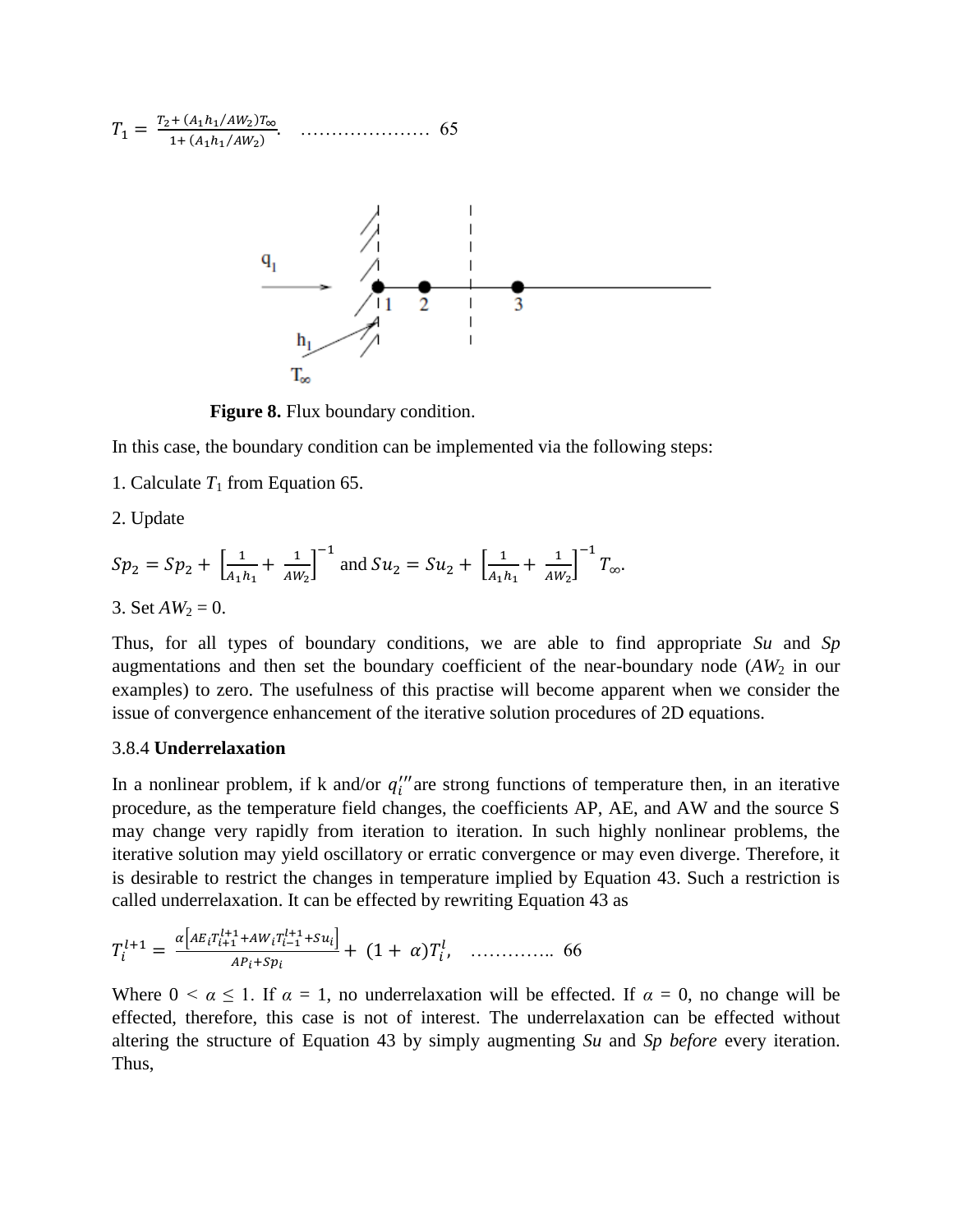( ) ( ) ……………….. 67 ( ) ( ) ……………..68

If the coefficients  $AE_i$  and  $AW_i$  were constants and not functions of  $T$  then it is also possible to take  $1 \le \alpha \le 2$ . This is called *overrelaxation*. Typically, compared to the case of  $\alpha = 1$ , the convergence rate with overrelaxation is faster up to a certain optimum *α*opt, but for *α > α*opt, the convergence rate again slows down, so much so that it may be even slower than that with  $\alpha = 1$ . The magnitude of *α*opt is problem dependent.

#### 3.9 **Methods of Solution**

When coefficients  $AE_i$ ,  $AW_i$ , and  $AP_i$  are calculated and *Sui* and  $Sp_i$  are suitably updated to account for the effects of source linearization, boundary conditions, and underrelaxation, we are ready to solve the set of equations (43) at an iteration level  $l + 1$ . There are two extensively used methods for solving such equations.

#### 3.9.1 **Gauss–Seidel Method**

The Gauss–Seidel (GS) method is extremely simple to implement on a computer.

The main steps are as follows:

1. At a given iteration level *l*, calculate coefficients  $AE$ ,  $AW$ ,  $AP$ ,  $Su$ , and  $Sp$  using temperature  $T<sup>l</sup>$ for  $i = 2$  to  $N - 1$ 

2. Hence, execute a DO loop:

| 100 | $FCMX = 0$                                   |
|-----|----------------------------------------------|
|     | $D0 1 I = 2, N-1$                            |
|     | $TL = T(I)$                                  |
|     | $ANUM = AE(I)*T(I+1) + AW(I)*T(I-1) + SU(I)$ |
|     | $ADEN = AE(I) + AW(I) + SP(I)$               |
|     | $T(I)$ = ANUM / ADEN                         |
|     | $FC = (T(I) - TL) / TL$                      |
|     | IF $(ABS(FC).GT.FCMX) FCMX = ABS(FC)$        |
|     | CONTINUE                                     |

3. If FCMX *>* CC, go to step 1.

The method is also called a *point-by-point* method because each node *i* is visited in succession. The method is very reliable but requires a large number of iterations and hence considerable computer time, particularly when *N* is large.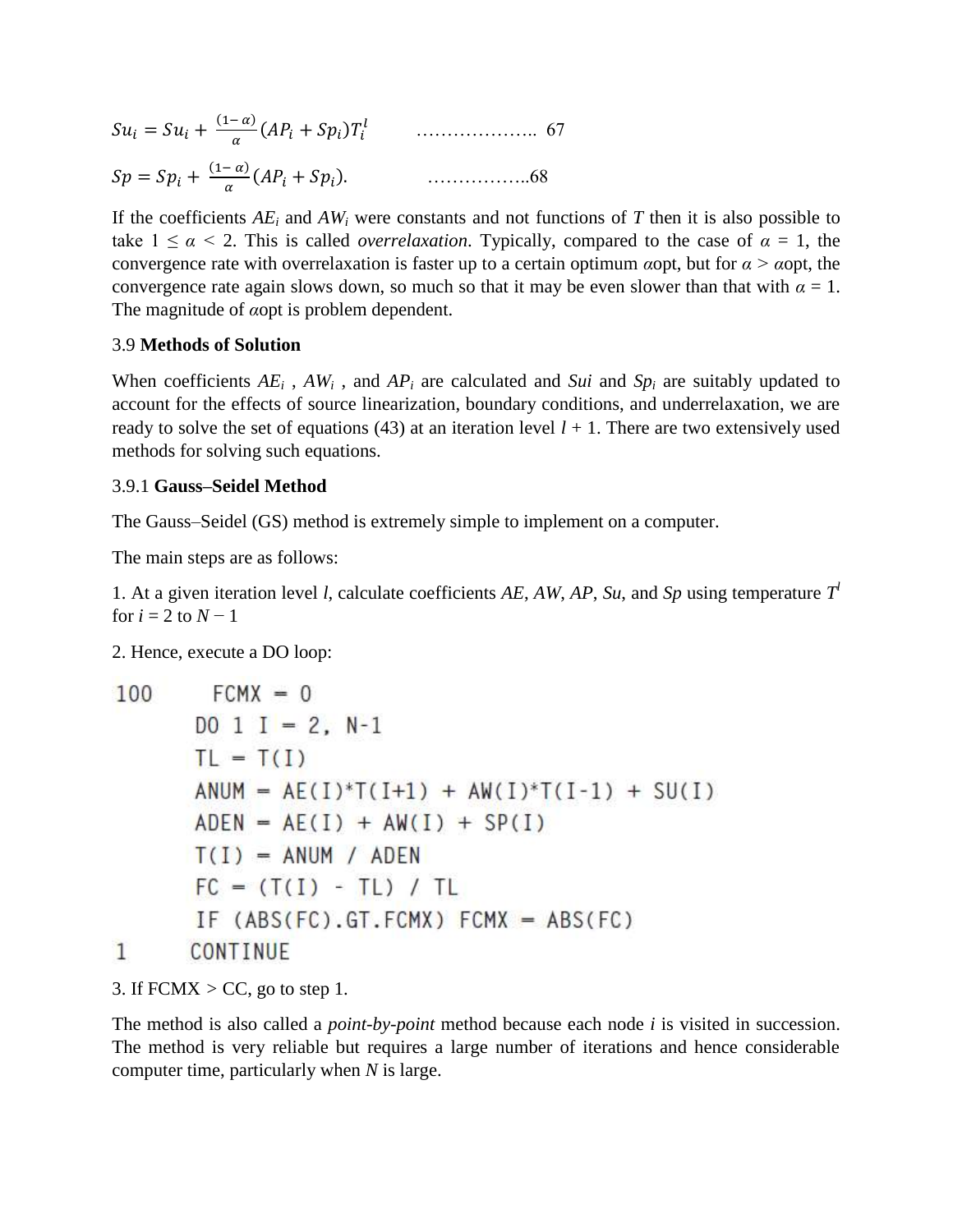### 3.9.2 **Tridiagonal Matrix Algorithm**

In the tridiagonal matrix algorithm (TDMA), Equation 43 is rewritten as

$$
T_i = a_i T_{i+1} + b_i T_{i-1} + c_i, \qquad \dots \dots \dots \dots \dots \dots \quad 69
$$

Where,

 ……………. 70

Note that since  $Sp_i \geq 0$ ,  $a_i$  and  $b_i$  can only be fractions. Equation 69 represents  $(N - 2)$ simultaneous algebraic equations. In matrix form, these equations can be written as  $[A]$  [T] = [C], where the coefficient matrix [A] will appear as shown in Figure 9.



**Figure 9.** Diagonally dominant matrix [A].

Notice that the coefficient of  $T_i$  occupies the diagonal position of the matrix with  $-a_i$  and  $-b_i$ occupying the neighbouring diagonal positions. All other elements of the matrix are zero. The matrix [A] thus has diagonally dominant tridiagonal structure. This structure can be exploited as follows. Let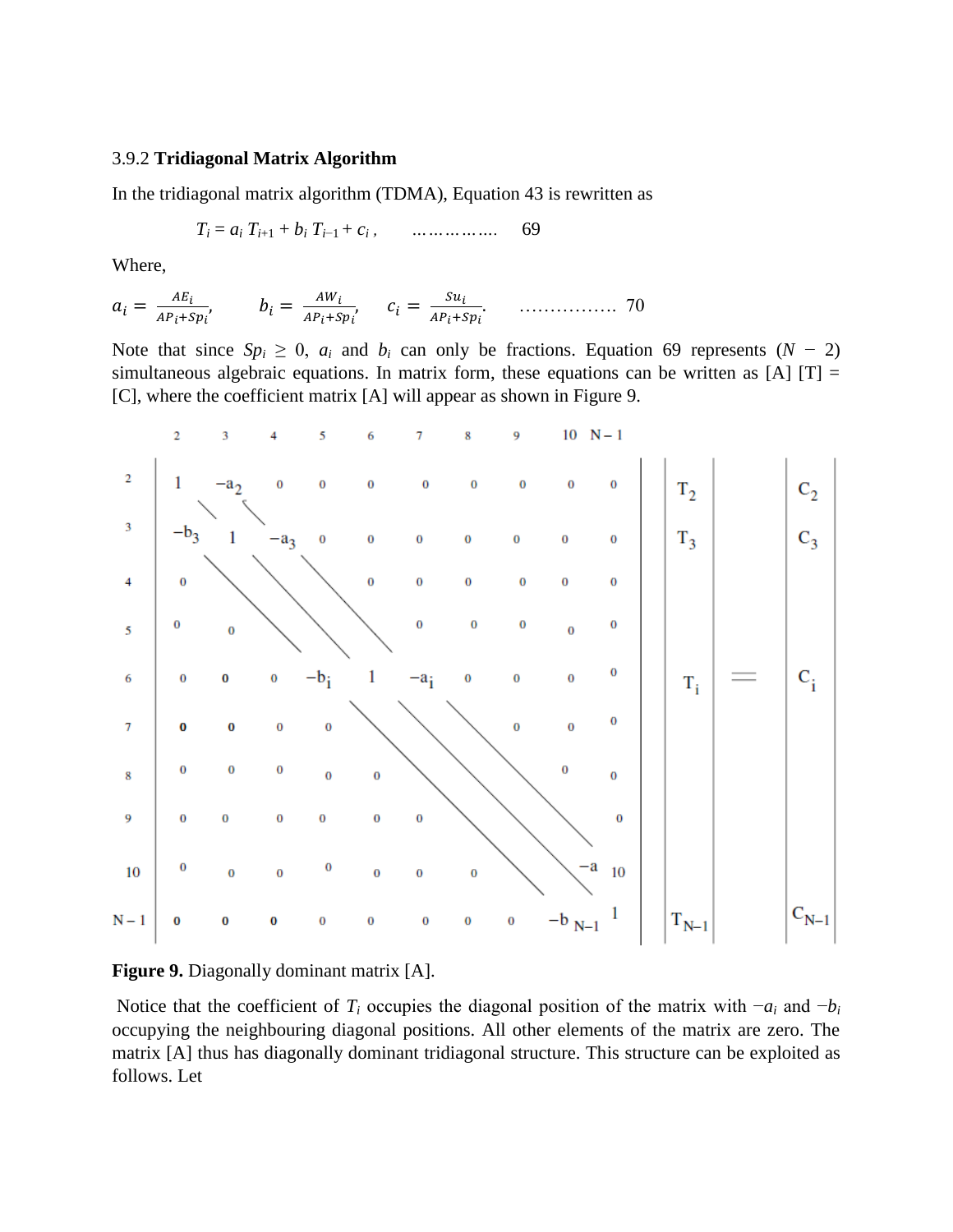*T<sup>i</sup>* = *A<sup>i</sup> Ti*+1 + *B<sup>i</sup> , i* = 2*, . . . , N* − 1*.* ………… 71

Then

*Ti*−1 = *Ai*−1 *T<sup>i</sup>* + *Bi*−1*.* …………. 72

Now, substituting this equation in Equation 2.69, we can show that

$$
T_i = \left[\frac{a_i}{1 - b_i A_{i-1}}\right] T_{i+1} + \left[\frac{b_i B_{i-1} + c_i}{1 - b_i A_{i-1}}\right]. \tag{73}
$$

Comparison of Equation 73 with Equation 71 shows that

 ………….. 74 ……………. 75

Thus, *Ai* and *Bi* can be calculated by recurrence. The implementation steps are as follows:

1. Prepare  $a_i, b_i$ , and  $c_i$  for  $i = 2$  to  $N - 1$  from knowledge of the  $T_i^l$  distribution.

2. From comparison of Equations 69 and 71, set  $A_2 = a_2$  and  $B_2 = c_2$  (because  $b_2 = 0$  via the boundary condition specification). Now evaluate  $A_i$  and  $B_i$  for  $i = 3$  to  $N - 1$  by recurrence using Equations 74 and 75.

3. Evaluate  $T_i$  by backwards substitution using Equation 71, that is, from  $i = N - 1$  to 2. Note that since we prescribe boundary conditions such that  $AE_{N-1} = 0$ , it follows that  $A_{N-1} = 0$ .

4. Evaluate fractional change as before and go to step 1 if the convergence criterion is not satisfied. The TDMA is essentially a forward elimination (implicit in the recurrence relations) and backward substitution procedure in which temperatures at all *i* are updated simultaneously in step 3. Hence, the TDMA is also called a *line-by-line* procedure to contrast it with the point-bypoint GS procedure introduced earlier. Further, we note that if  $a_i$ ,  $b_i$ , and  $c_i$  were constants and not functions of *T* then the TDMA would yield a solution in just one iteration whereas the pointby-point procedure would require several iterations even when coefficients are constants.

# CLASS EXAMPLE.

1. A rectangular fin of length 2 cm, thickness 2 mm, and breadth 20 cm is attached to a plane wall as shown in Figure 6. The wall temperature  $T_w = 225^{\circ}\text{C}$  and ambient temperature  $T_{\infty} =$ 25<sup>O</sup>C. For the fin material,  $k = 45$  W/m-K and the operating  $h = 15$  W/m<sup>2</sup>-K. Determine the heat loss from the fin and its effectiveness. Assume the tip heat loss to be negligible.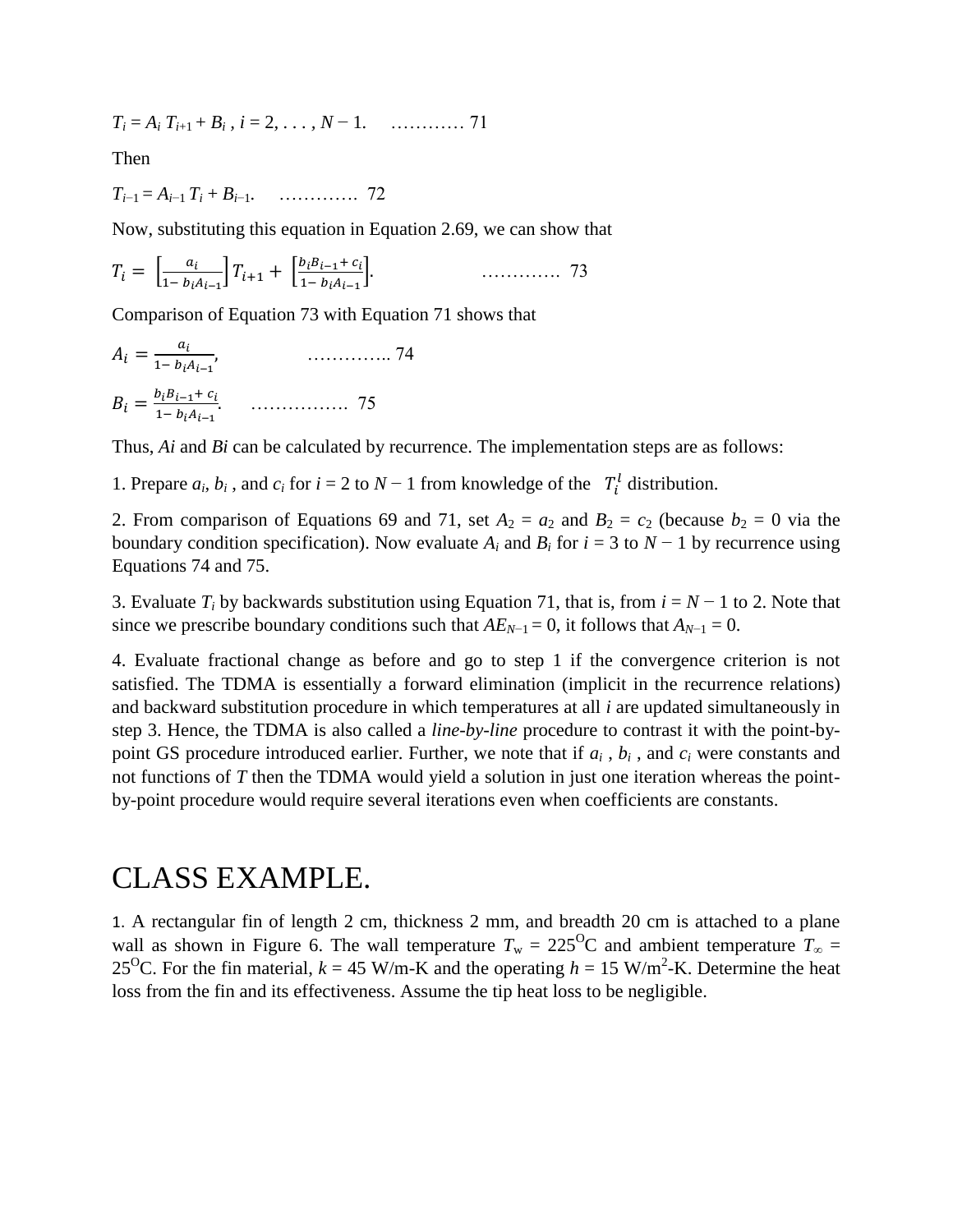

1. Table 4.1: Coefficients in the discretized equation

| i       | 2      | 3   | 4           | 5     | 6     |
|---------|--------|-----|-------------|-------|-------|
| $AW_i$  | 0      | 4.5 | 4.5         | 4.5   | 4.5   |
| $AE_i$  | 4.5    | 4.5 | 4.5         | 4.5   | 0     |
| $S u_i$ | 2025.6 | 0.6 | 0.6         | 0.6   | 0.6   |
| $Sp_i$  | 9.024  |     | 0.024 0.024 | 0.024 | 0.024 |

Table 4.2: Solution by Gauss – Seidel method.

| $\mathcal{I}$  | <b>FCMX</b> | 0 <sub>cm</sub> | $0.2 \text{ cm}$ | 0.6 <sub>cm</sub> | $1.0 \text{ cm}$ | $1.4 \text{ cm}$ | $1.8 \text{ cm}$ | $2.0 \text{ cm}$ |
|----------------|-------------|-----------------|------------------|-------------------|------------------|------------------|------------------|------------------|
| $\mathbf{0}$   |             | 225             | 223              | 219               | 215              | 211              | 207              | 205              |
| 1              | 0.01        | 225             | 222.65           | 218.31            | 214.15           | 210.08           | 209.1            | 209.1            |
| $\overline{2}$ | 0.0034      | 225             | 222.42           | 217.77            | 213.44           | 210.77           | 209.78           | 209.78           |
| 3              | 0.0021      | 225             | 222.24           | 217.32            | 213.54           | 211.16           | 210.18           | 210.18           |
| ÷              |             |                 |                  |                   |                  |                  |                  |                  |
| 22             | 0.00012     | 225             | 222.41           | 218.28            | 215.22           | 213.19           | 212.19           | 212.19           |
| 23             | 0.00011     | 225             | 222.41           | 218.30            | 215.24           | 213.21           | 212.21           | 212.21           |
| 24             | 0.000092    | 225             | 222.42           | 218.31            | 215.25           | 213.23           | 212.23           | 212.23           |
| Exact          |             | 225             | 222.58           | 218.52            | 215.51           | 213.49           | 212.49           | 212.37           |

Table 4.3: Solution by TDMA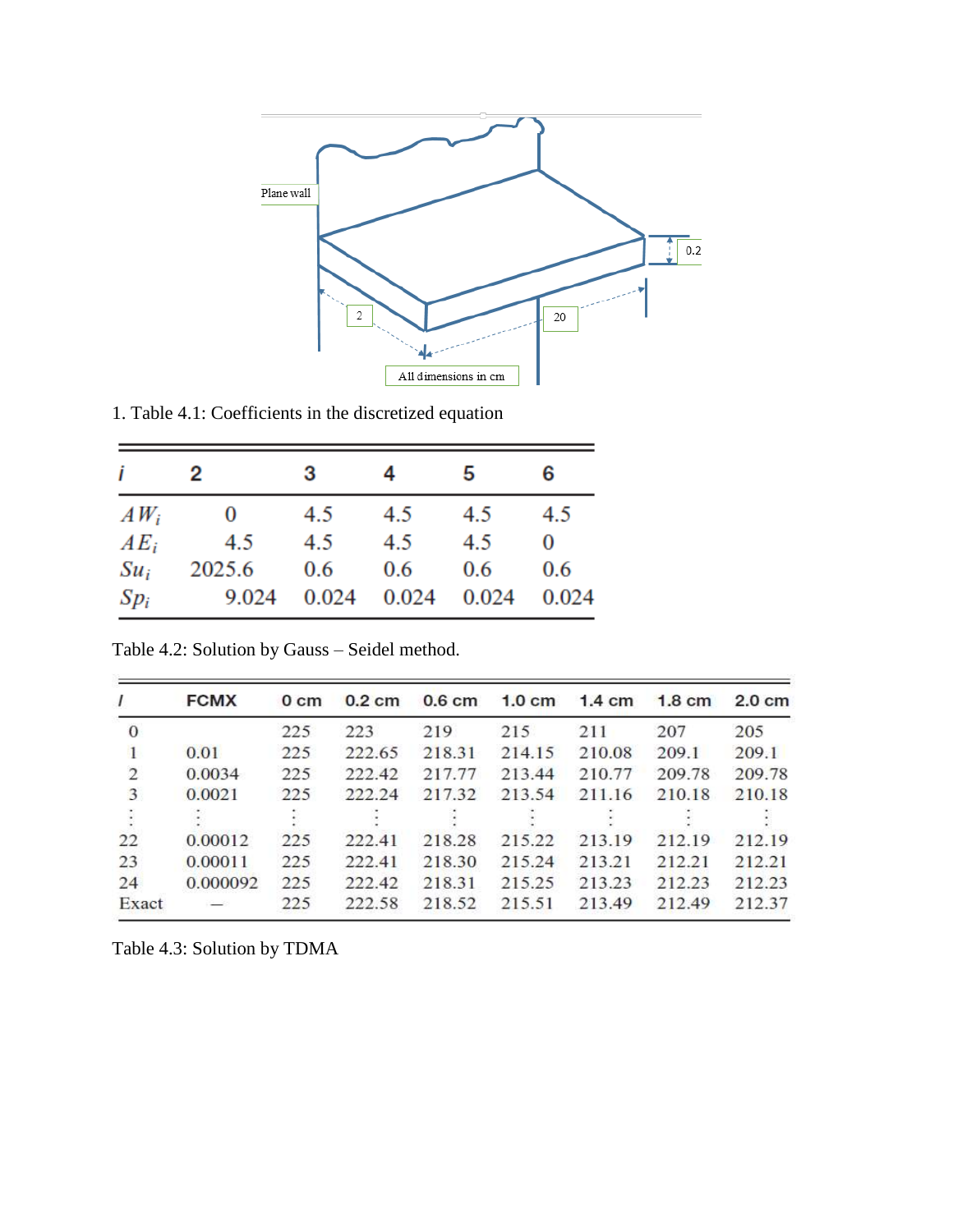| $x$ (cm) 0 0.2 |  | 0.6 | 1.0 | 1.4                                                   | 1.8 | $\overline{2}$           |
|----------------|--|-----|-----|-------------------------------------------------------|-----|--------------------------|
| $A_i$          |  |     |     | $-$ 0.333 0.598 0.711 0.772 0.0                       |     | $\overline{\phantom{0}}$ |
|                |  |     |     | $B_i$ - 149.78 89.628 63.776 49.357 212.375 -         |     |                          |
|                |  |     |     | $l = 1$ 225 222.45 218.40 215.38 213.37 212.37 212.37 |     |                          |
|                |  |     |     | Exact 225 222.58 218.52 215.51 213.49 212.49 212.37   |     |                          |

SOLUTION.

Given data:

Length: 2 cm

Thickness: 2mm

Breath: 200cm

 $T_w: 225^0C$ 

 $T_{\infty} = 25^0C$ 

k: 45W/m-k

h: 15 W/m<sup>2</sup>k

Solution.

The exact solution to this problem is

T  $\frac{T-T_{\infty}}{T_W-T_{\infty}} = \frac{\cosh m(L-x)}{\cosh m L}$  $\frac{\sin \frac{m(L-x)}{cosh mL}}{cosh mL},$  $Q_{loss} = \sqrt{hPkA}(T_w - T_{\infty})\tanh(m L),$ Where  $m = \sqrt{hP/kA}$ . Perimeter  $P = 2 \times 20 = 40$  cm, Area  $A = 20 \times 0.2 = 4$  cm<sup>2</sup>,  $L = 2$  cm. Therefore,  $m = 18.257$ m<sup>-1</sup> and  $Q$ <sub>loss</sub> = 23 W. Let  $N = 7$  and  $\Delta x = 0.4$ cm  $AW_2 = 45 \times 4 \times 10^{-4} / 0.002 = 9$